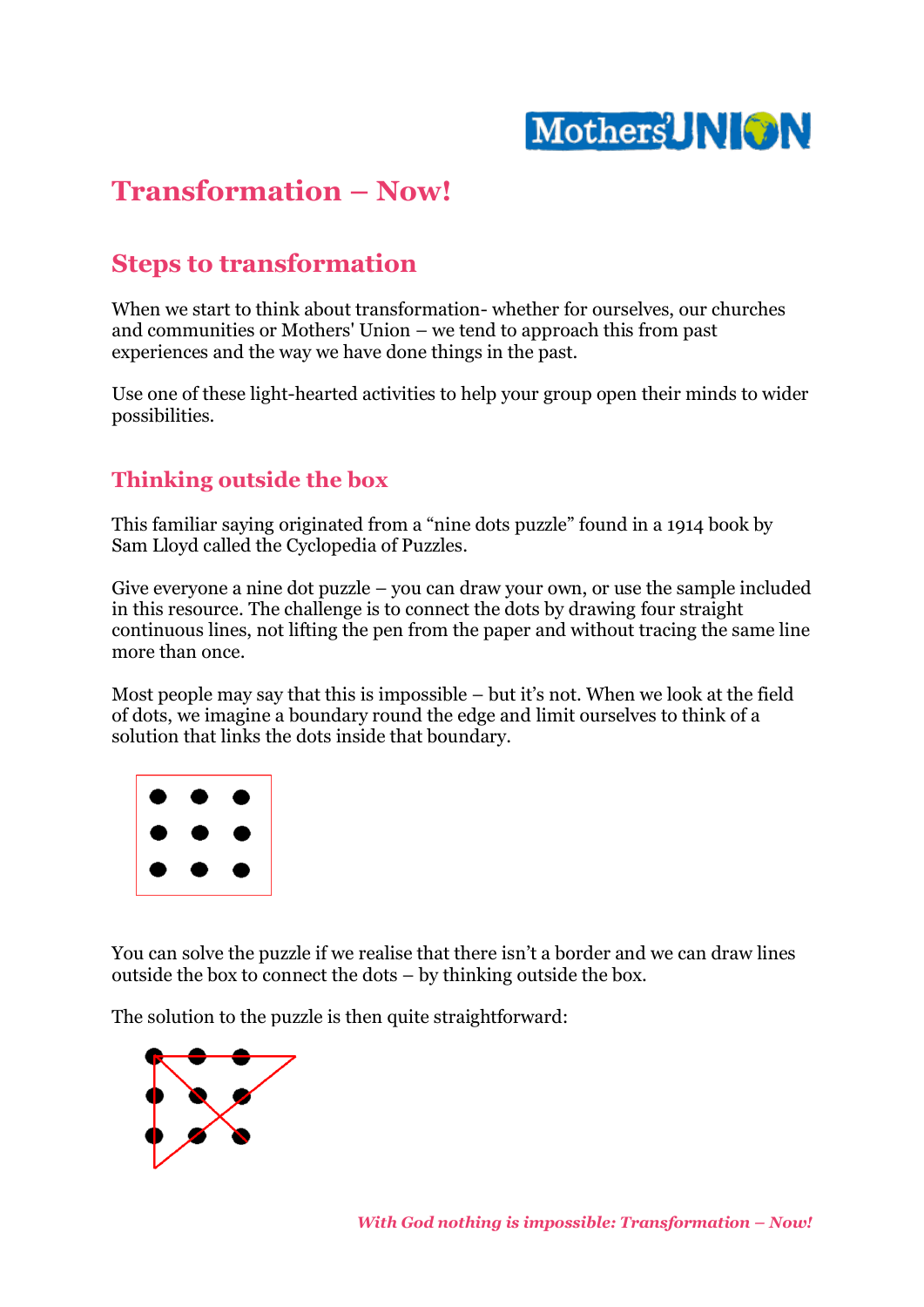**Nine Dots Puzzle**

# $\bullet$  $\bullet$

*With God nothing is impossible: Transformation – Now!*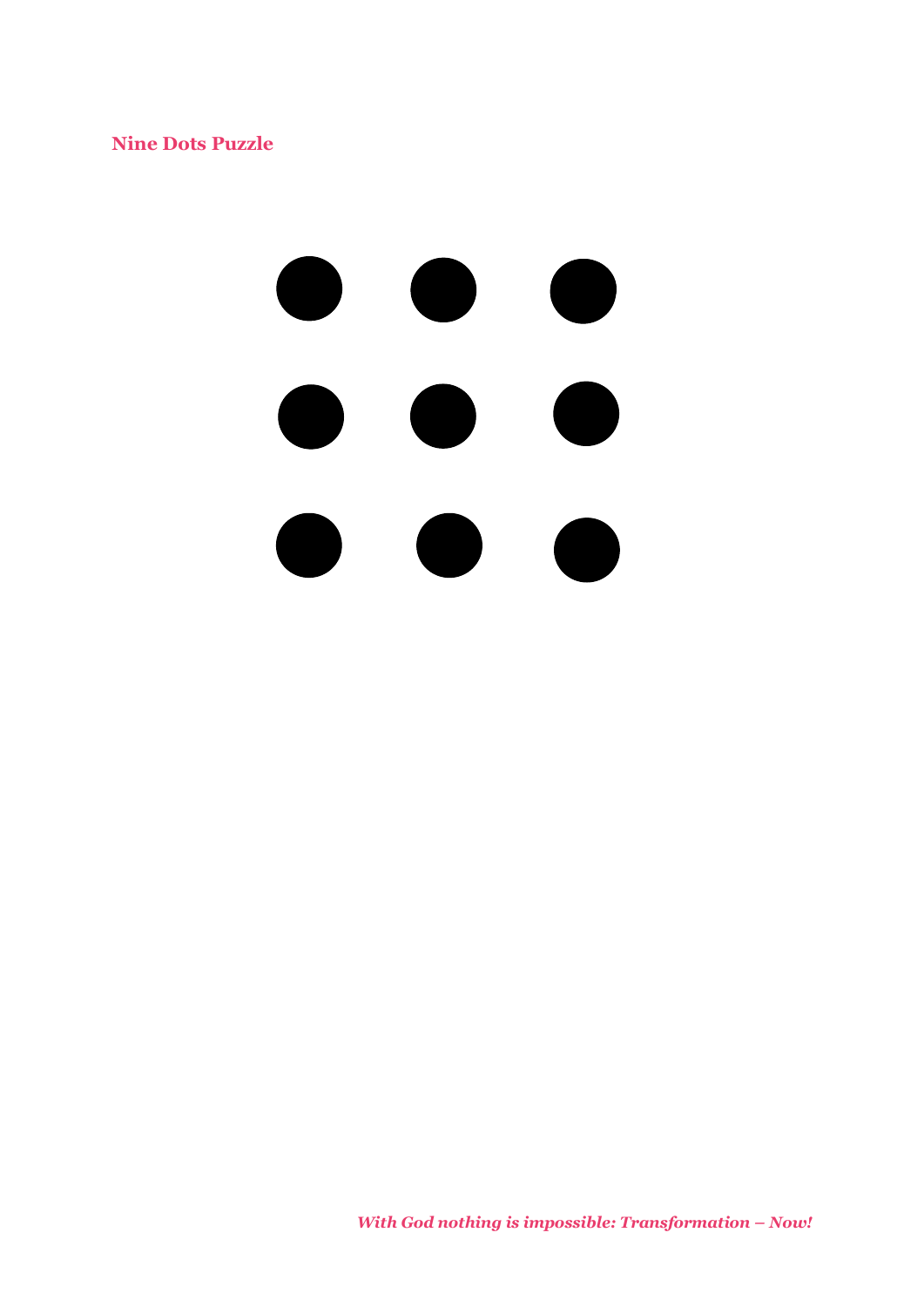#### **A journey to Southampton**

In groups of three or four, consider the following:

#### **There are three people in a car going from Edinburgh to Bournemouth. What's the fastest way to get there?**

Ask each group to come up with their response and why they decided on it.

Answers may include:

- Map out the most efficient route using a Road Atlas
- Look up the route on a Sat Nav system and choose the quickest option
- Use a real time navigation system, which shows current road works/accidents

Some groups might factor in the best time of day to be travelling in the vicinity of major conurbations. Or rotating drivers so there is no need for prolonged rest stops.

All of these are good ideas, but the starting point – the fact that the three people are in a car – limits the responses by creating an assumption that the travel has to be by car. There are other ways of travelling from Edinburgh to Bournemouth – not just by car.

The fastest way is to drive to Edinburgh Airport and get a flight to Bournemouth – it's a 90 minute flight.

Or drive to Edinburgh Waverley station and get a train, which will take 7 hours 20 minutes (including connection times and the journey across London from Kings Cross to Waterloo).

A non-stop drive from Edinburgh to Southampton will take around 8 hours.